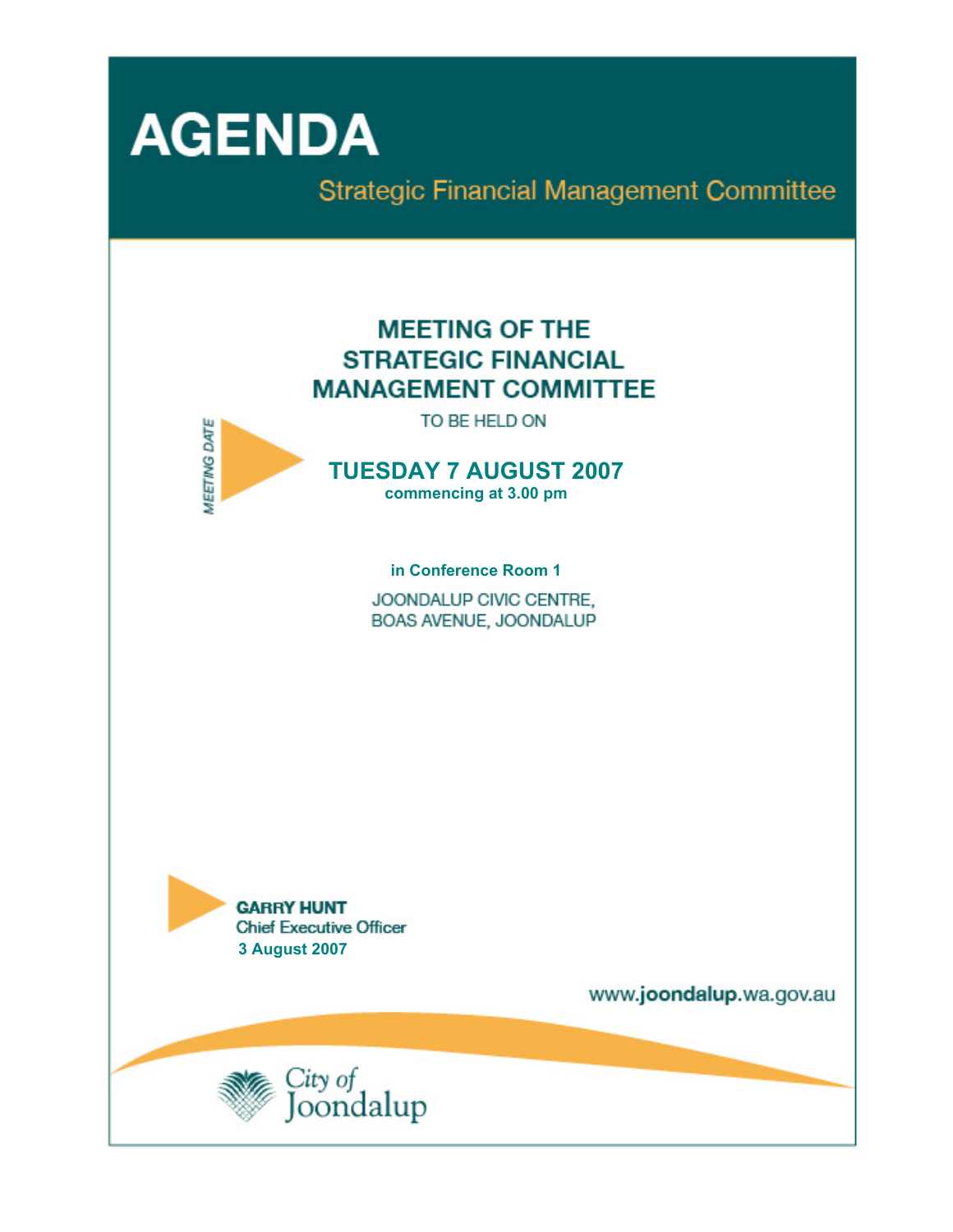# **CITY OF JOONDALUP**

Notice is hereby given that a meeting of the **STRATEGIC FINANCIAL MANAGEMENT COMMITTEE** will be held in Conference Room 1, Joondalup Civic Centre, Boas Avenue, Joondalup on **TUESDAY 7 AUGUST 2007** commencing at **3.00 pm.** 

GARRY HUNT Chief Executive Officer **Chief Executive Officer** Joondalup 3 August 2007 Western Australia

# **AGENDA**

### *Committee Members*

*Cr Michele John - Presiding Person Mayor Troy Pickard Cr Tom McLean Cr Steve Magyar Cr Geoff Amphlett Cr Brian Corr* 

*Cr Russel Fishwick - Deputy Presiding Person* 

# *Terms of Reference*

- *1 Promote and advocate sound financial management within the City and provide advice to the Council on strategic financial management issues;*
- 2 In particular advise Council on:
	- *(a) How funding can be achieved for any major capital works project before the Council makes a commitment to a project;*
	- *(b) Levels of service delivery determine:* 
		- *(i) which services to be provided;*
		- *(ii) Standards of service. Such standard will be determined with reference to:* 
			- ¾ *best industry practice standards where applicable;*
			- ¾ *internally agreed standards which will be determined with reference to local community expectations;*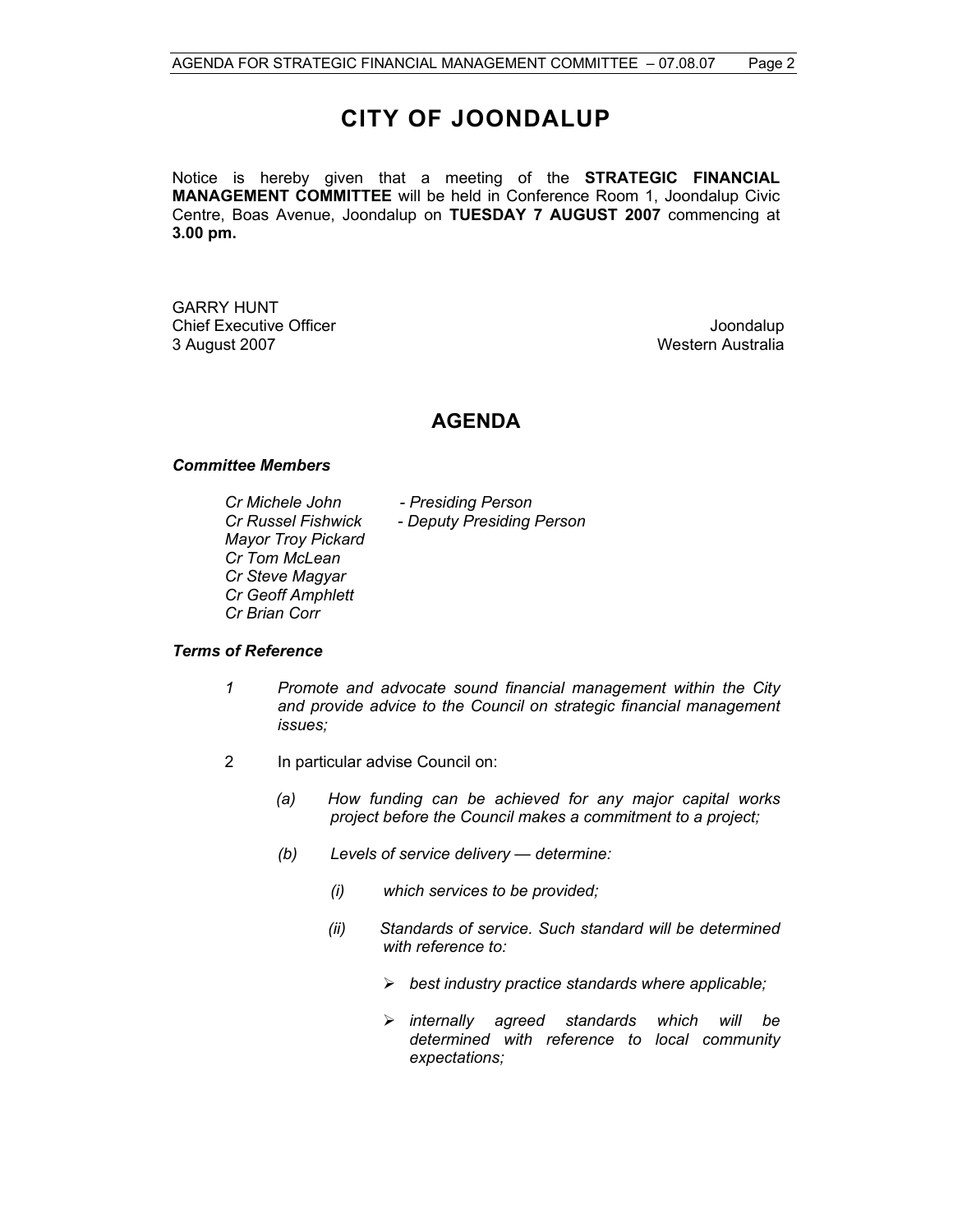- *(c) Preparation of the Plan for the Future with high priority being given to ensure that the Plan is achievable in the long term;*
- *(d) Alignment of the Plan for the Future to the Council's Strategic Plan;*
- *(e) Consideration of public submissions to the Plan for the Future;*
- *(f) Final acceptance of the Plan for the Future;*
- 3 *Policy development and review of policies with financial implications for the City.*

# **DECLARATION OF OPENING**

# **APOLOGIES/LEAVE OF ABSENCE**

#### **CONFIRMATION OF MINUTES**

MINUTES OF THE STRATEGIC FINANCIAL MANAGEMENT COMMITTEE HELD 10 MAY 2007

### **RECOMMENDATION**

**That the minutes of the meeting of the Strategic Financial Management Committee held on 10 May 2007 be confirmed as a true and correct record.** 

**ANNOUNCEMENTS BY THE PRESIDING PERSON WITHOUT DISCUSSION** 

#### **DECLARATIONS OF INTEREST**

**IDENTIFICATION OF MATTERS FOR WHICH THE MEETING MAY SIT BEHIND CLOSED DOORS** 

# **PETITIONS AND DEPUTATIONS**

**REPORTS** 

| Item 1 | <b>Presentation by Pracsys/CBD Development</b> | Page 5 |
|--------|------------------------------------------------|--------|
| ltem 2 | <b>Workshop Expenditure</b>                    | Page 8 |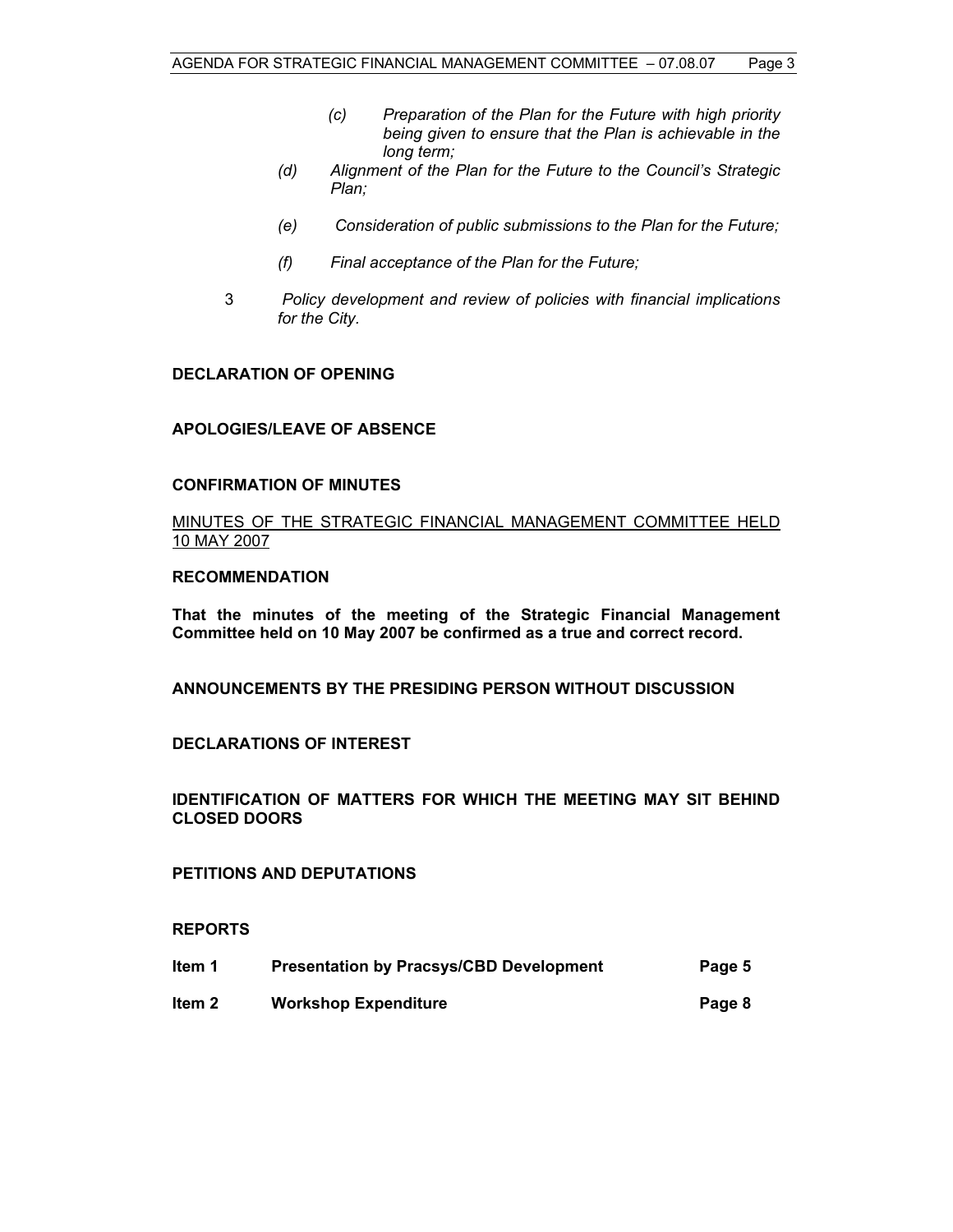# **MOTIONS OF WHICH PREVIOUS NOTICE HAS BEEN GIVEN**

# **REQUESTS FOR REPORTS FOR FUTURE CONSIDERATION**

**CLOSURE**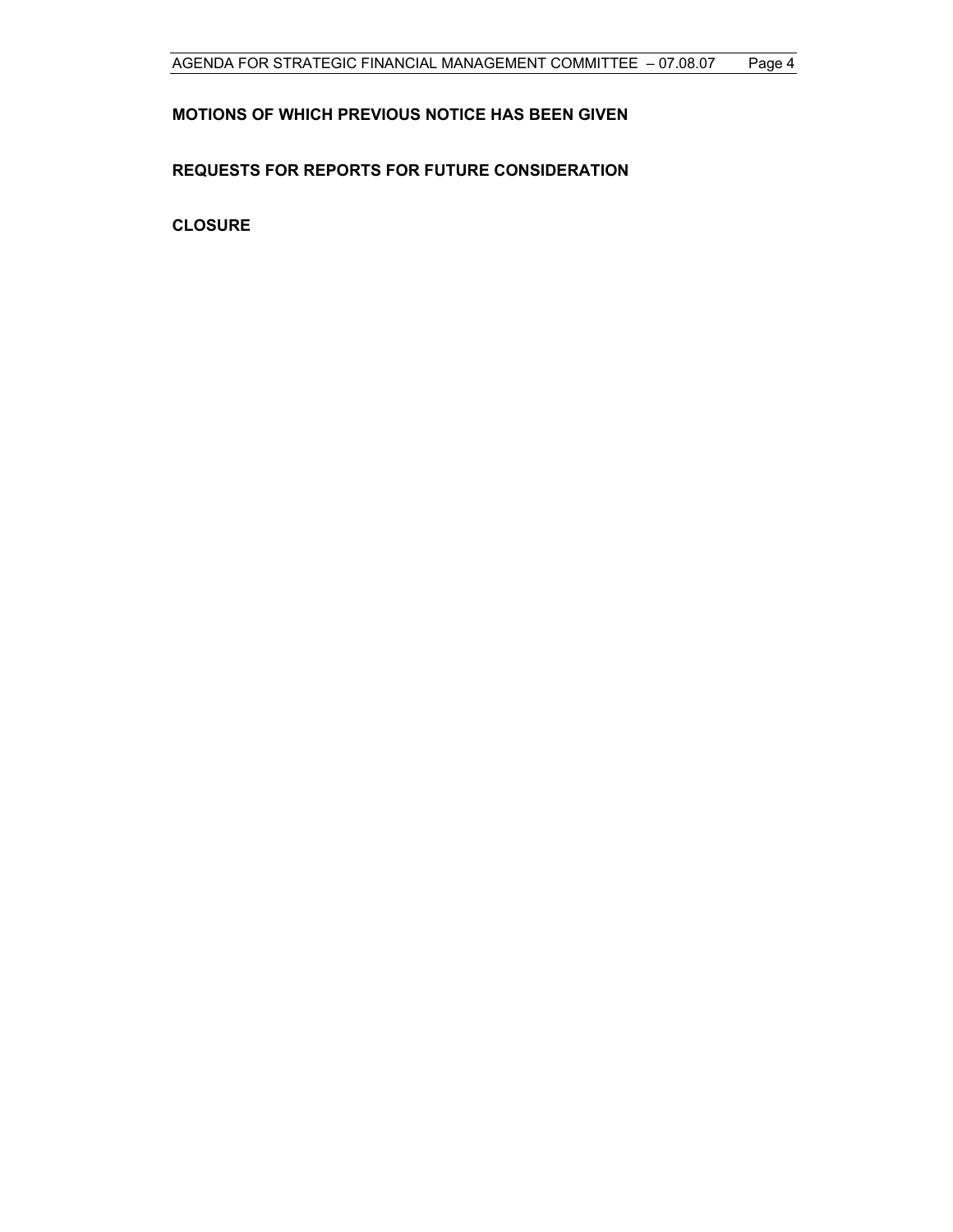# **ITEM 1 PRESENTATION BY PRACSYS / CBD DEVELOPMENT – [51567]**

**WARD:** All

**RESPONSIBLE** Mr Mike Tidy **DIRECTOR:** Corporate Services

# **PURPOSE**

The purpose of the report is to introduce Pracsys who have been invited to make a presentation to the Committee in relation to economic development and leveraging investment opportunities.

#### **EXECUTIVE SUMMARY**

Recently a team from Pracsys, who are a firm that specialise in providing advice to private enterprise and government agencies on economic development and in particular leveraging investment opportunities of landholdings, was made to the Executive Management Team. Pracsys focussed on the work that they have done in other places around Perth, which is quite extensive. The Executive Management Team felt it was particularly pertinent to the City of Joondalup's challenge with the development of the Joondalup CBD and that it would be valuable for the Committee to also receive a presentation.

#### **BACKGROUND**

The Pracsys group have been involved in quite a number of different projects both through private enterprise and government agencies. Some of these projects include developments around railway stations at Guildford, Bassendean, Bayswater and Maylands, involvement with the East Perth Redevelopment Authority, particularly with development near the Causeway, with the Subiaco Redevelopment Authority and also with the Town of Vincent in providing advice on the major development of the Leederville commercial centre around the Leederville train station.

It is felt that the experience of Pracsys could assist the Elected Members to better appreciate the scope and complexity of the issues associated with developing the Joondalup CBD.

#### **DETAILS**

#### **Issues and options considered:**

Not applicable.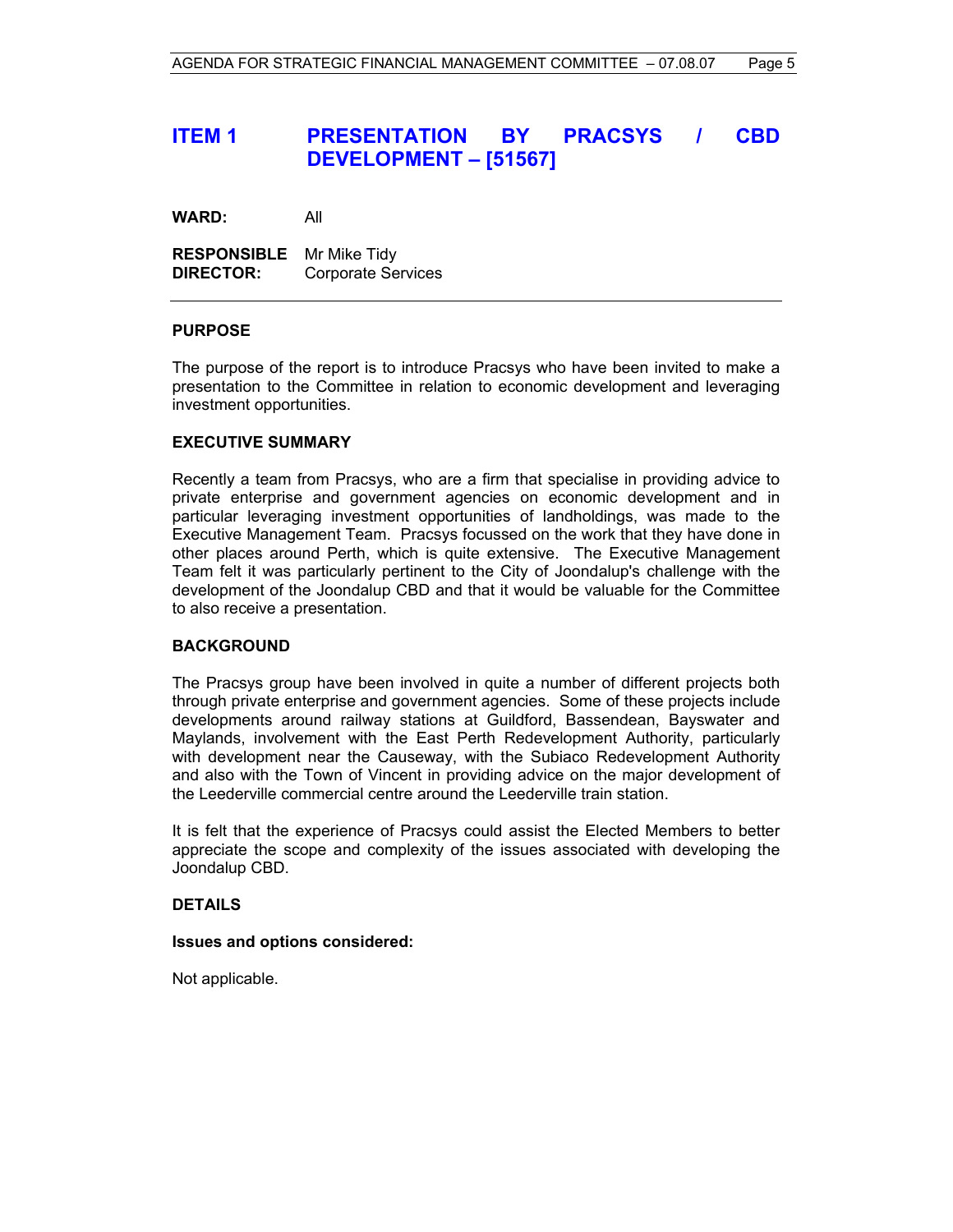# **Link to Strategic Plan:**

Key Focus Area 3 - City Development 3.1 The City of Joondalup has well maintained assets and built environment.

Key Focus Area 4 - Organisational Development 4.1 The City of Joondalup is a sustainable and accountable business.

### **Legislation – Statutory Provisions:**

Not applicable.

# **Risk Management considerations:**

Not applicable.

# **Financial/Budget Implications:**

Not applicable.

# **Policy implications:**

Not applicable.

# **Regional Significance:**

While this particular presentation is not of regional significance clearly the development of the Joondalup CBD is a significant regional issue. Some of the projects that Pracsys has had experience with in the past have also been regional developments.

#### **Sustainability implications:**

The development of the Joondalup CBD is a critical element of not only the financial sustainability of the City of Joondalup but also the economic and environmental sustainability of the community.

#### **Consultation:**

The Chair of the Strategic Financial Management Committee was consulted in relation to inviting Pracsys to make the presentation.

# **COMMENT**

It needs to be emphasised that it is not intended to promote Pracsys as the only organisation capable of doing these undertakings or that the City of Joondalup should engage Pracsys. It is simply a case of this group having been involved in a number of projects that have many similarities to what the City of Joondalup is trying to achieve with its own CBD and the City tapping into these experiences.

# **ATTACHMENTS**

Nil.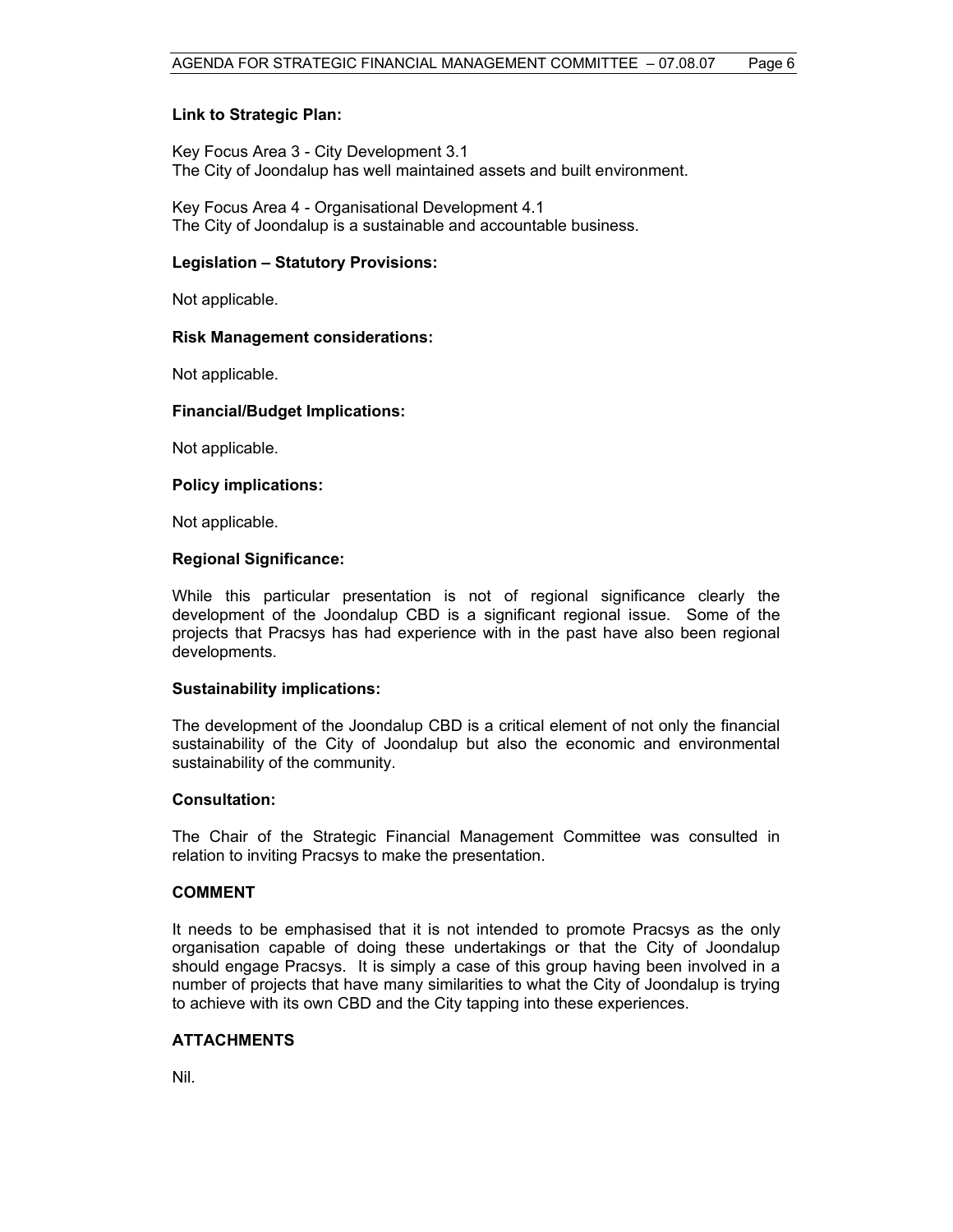# **VOTING REQUIREMENTS**

Simple majority.

**RECOMMENDATION** 

**That the presentation be received.**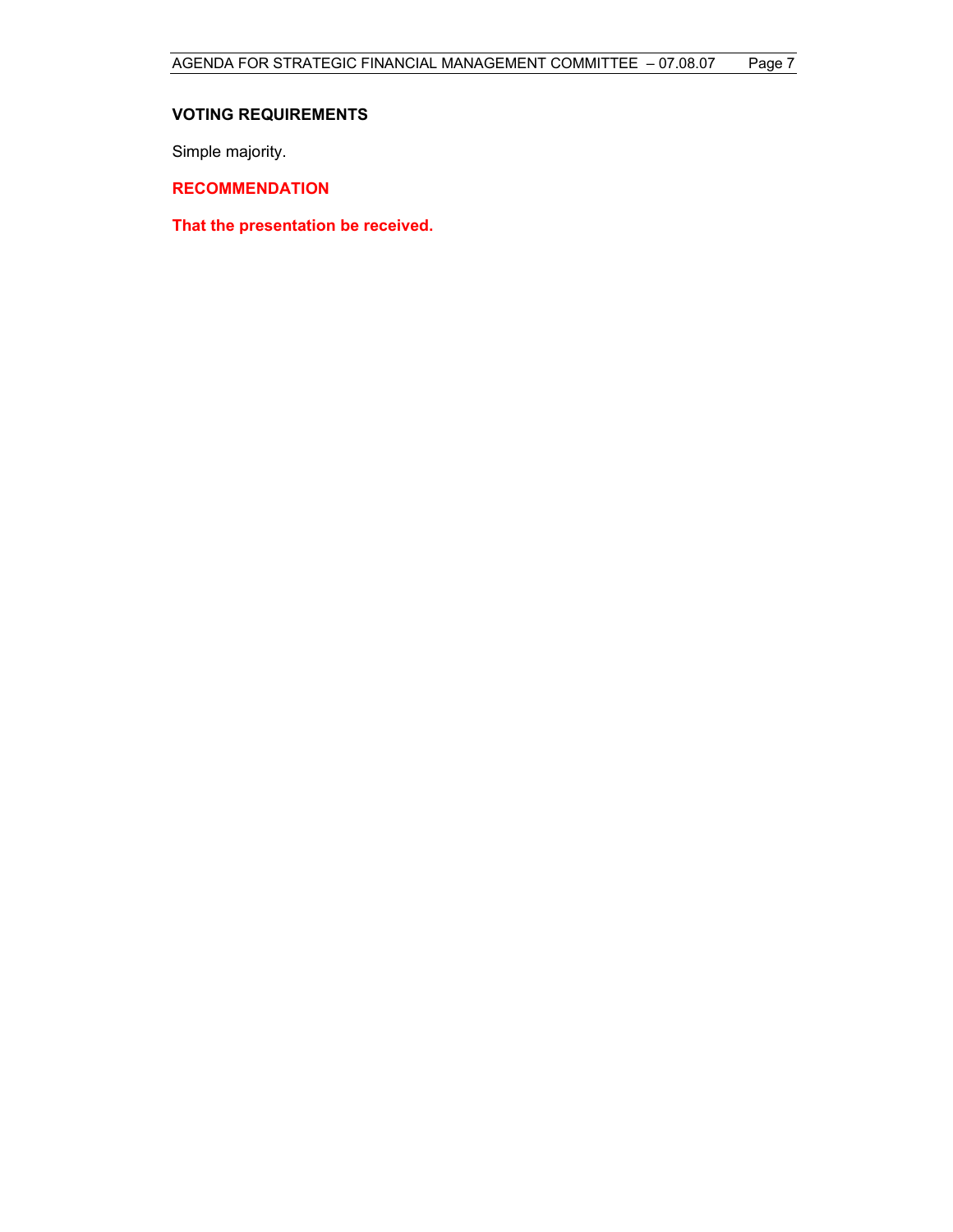# **ITEM 2 WORKSHOP EXPENDITURE – [51567, 56593]**

**WARD:** All

**RESPONSIBLE** Mr Mike Tidy **DIRECTOR:** Corporate Services

# **PURPOSE**

The purpose of this report is for the committee to workshop expenditure and explore any opportunities that may be presented.

#### **EXECUTIVE SUMMARY**

The Strategic Financial Management Committee at its meeting on 18 April 2007 resolved to work through a number of financial issues that had been previously identified for consideration by the Committee. The second of these is expenditure.

*It is recommended that the outcomes of the workshop of expenditure be NOTED.*

# **BACKGROUND**

At its meeting of 4 July 2006 the Strategic Financial Management Committee carried the following motion:

*That it be recommended that Council requests a further report be submitted to the next meeting of the Strategic Financial Management Committee on:* 

- *1 options and potential role of the City in the development of the Joondalup Central Business District;*
- *2 a framework and work plan for:* 
	- *Alternative Revenue Streams;*
	- *Asset Management;*
	- *Portfolio;*
	- *Expenditure;*
	- *Strategic Financial Management Plan (Plan for the Future).*

A report was considered at the Committee's meeting of 12 September 2006 but deferred and reconsidered at its meeting of 18 April 2007.

It was felt that the best approach was for the Committee to workshop the issues rather than just receive reports for discussion. Alternative revenue streams was nominated as the first issue to be workshopped which was done at the committee meeting of the 10 May 2007. The second issue is expenditure.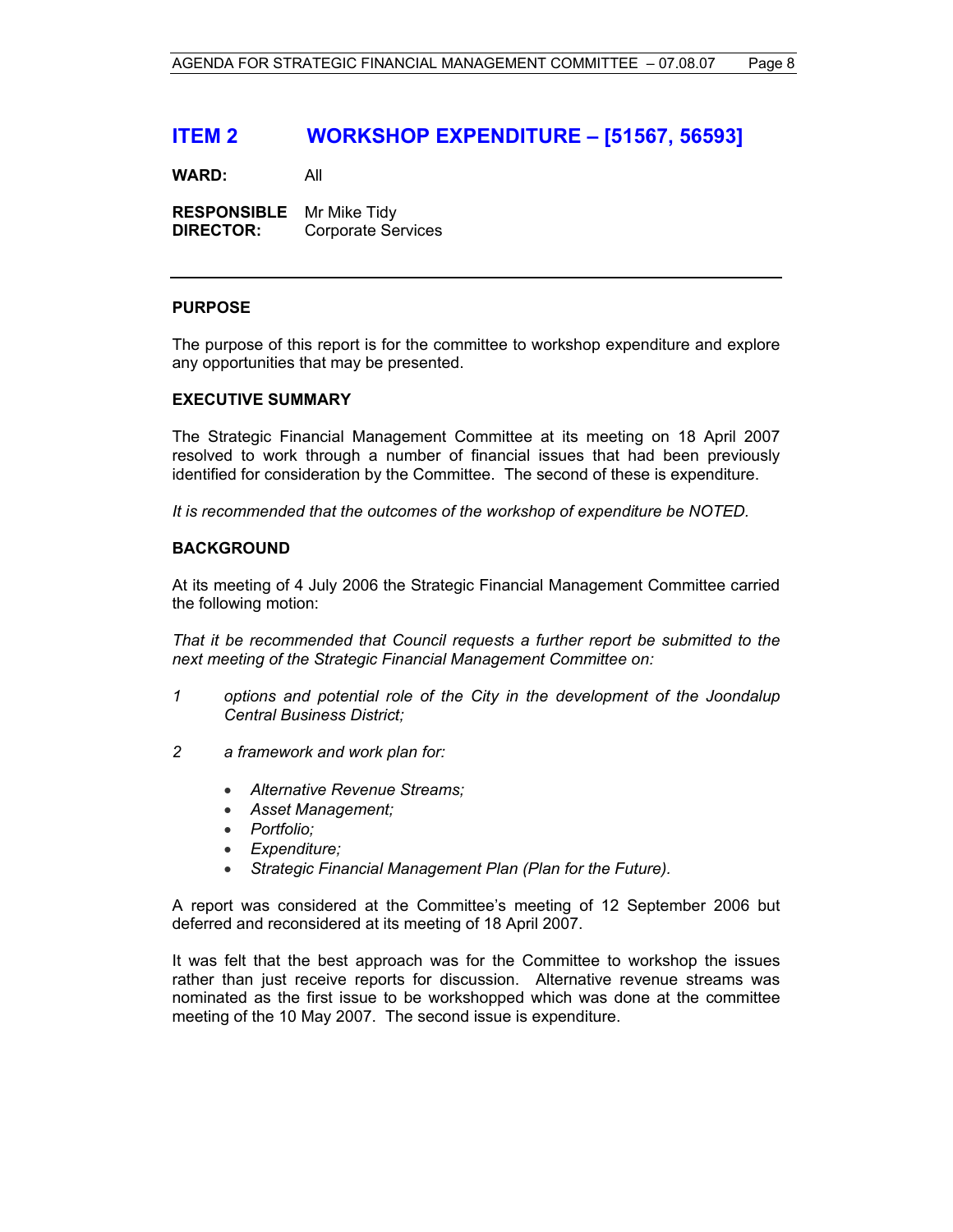# **DETAILS**

#### **Issues and options considered:**

Expenditure will be workshopped at the meeting.

# **Link to Strategic Plan:**

Key Focus Area 3 - City Development 3.1 The City of Joondalup has well maintained assets and built environment.

Key Focus Area 4 - Organisational Development 4.1 The City of Joondalup is a sustainable and accountable business.

#### **Legislation – Statutory Provisions:**

Not Applicable.

#### **Risk Management considerations:**

Not applicable

#### **Financial/Budget Implications:**

Not applicable

#### **Policy implications:**

Not Applicable.

#### **Regional Significance:**

Not Applicable.

#### **Sustainability implications:**

Financial sustainability is absolutely critical to the future growth and development of the City of Joondalup. Maintaining control over expenditure is essential to the longterm financial sustainability of the City.

#### **Consultation:**

Not Applicable.

#### **COMMENT**

Attached is some statistical information in relation to the City's current breakdown of expenditure to help set the scene for the workshop. The figures used are the 2006/07 financial year revised budget figures as loading of the 2007/08 budget figures was not complete at the time of preparing the report and for comparatives to other Councils this is the latest comparative data available.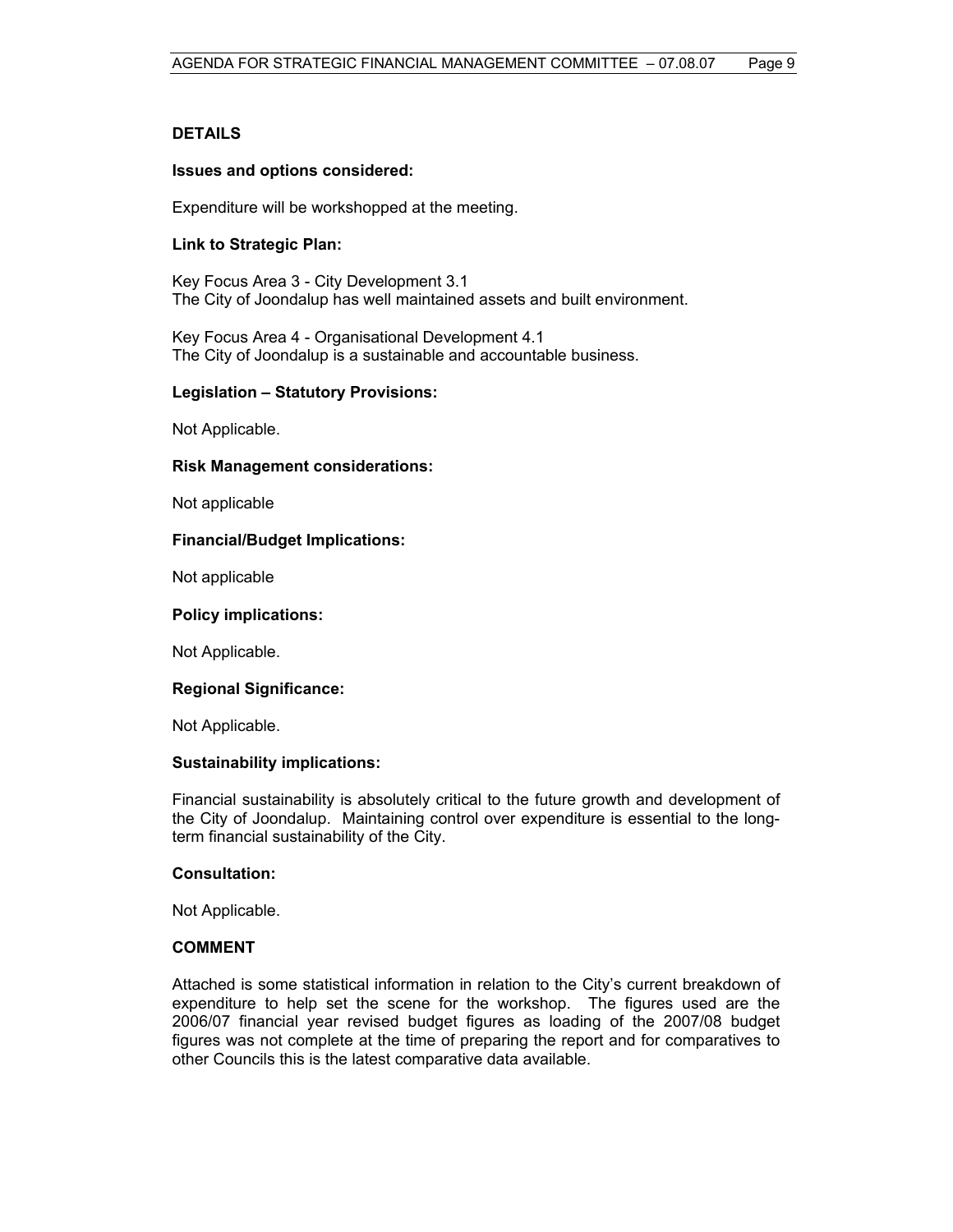# **ATTACHMENTS**

Attachment 1 Statistical Information - Expenditure

# **VOTING REQUIREMENTS**

Simple Majority

**RECOMMENDATION** 

**That the outcomes of the workshop of expenditure be NOTED.** 

Appendix 1 refers.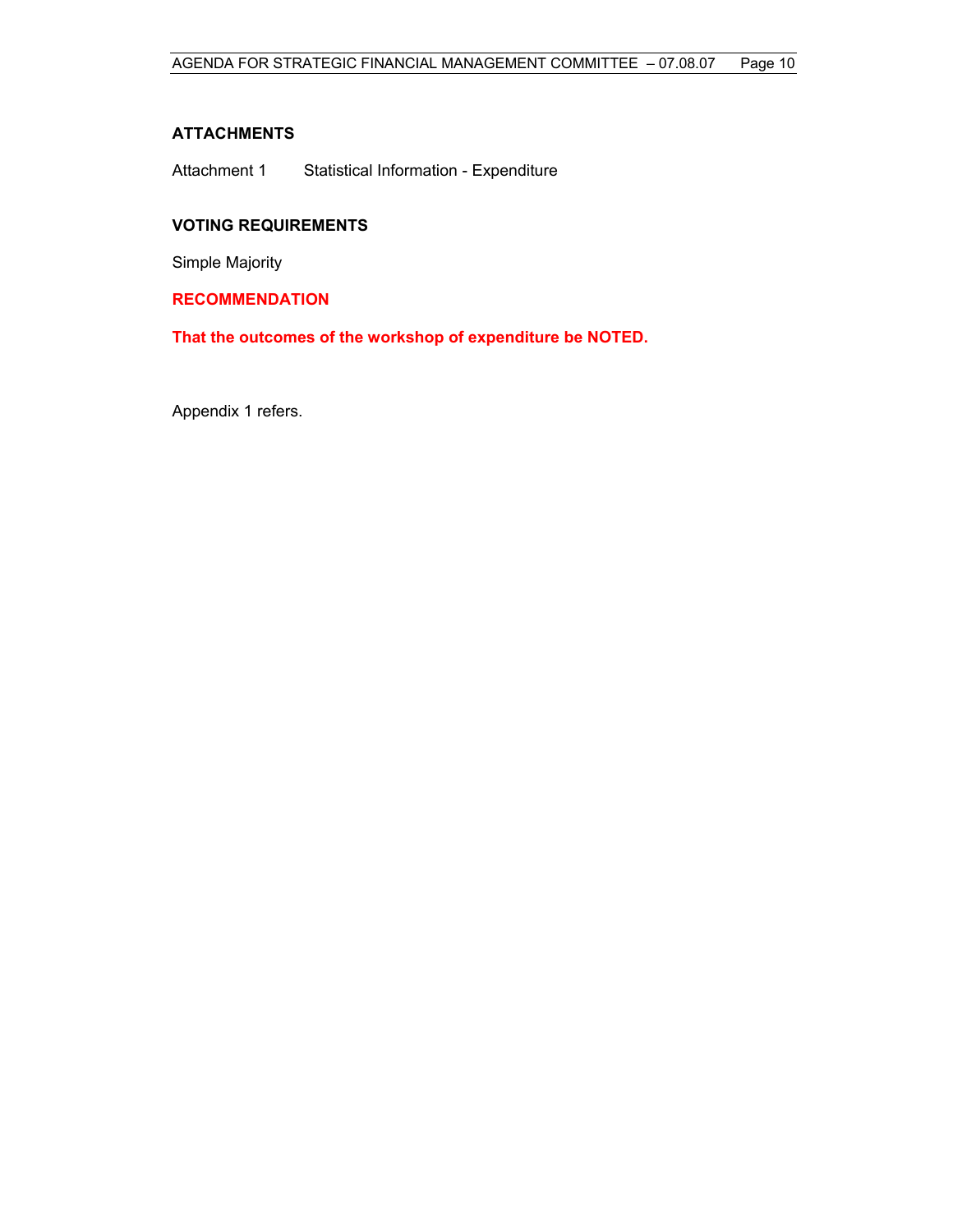

# **APPENDICES**

| <b>ITEM</b>       | <b>TITLE</b>                               |                                | <b>APPENDIX</b> | <b>PAGE</b> |
|-------------------|--------------------------------------------|--------------------------------|-----------------|-------------|
| Item <sub>2</sub> | <b>Workshop Expenditure</b>                | 1                              |                 |             |
|                   | Attachment 1<br>Statistical<br>Expenditure | Information<br>$\qquad \qquad$ |                 |             |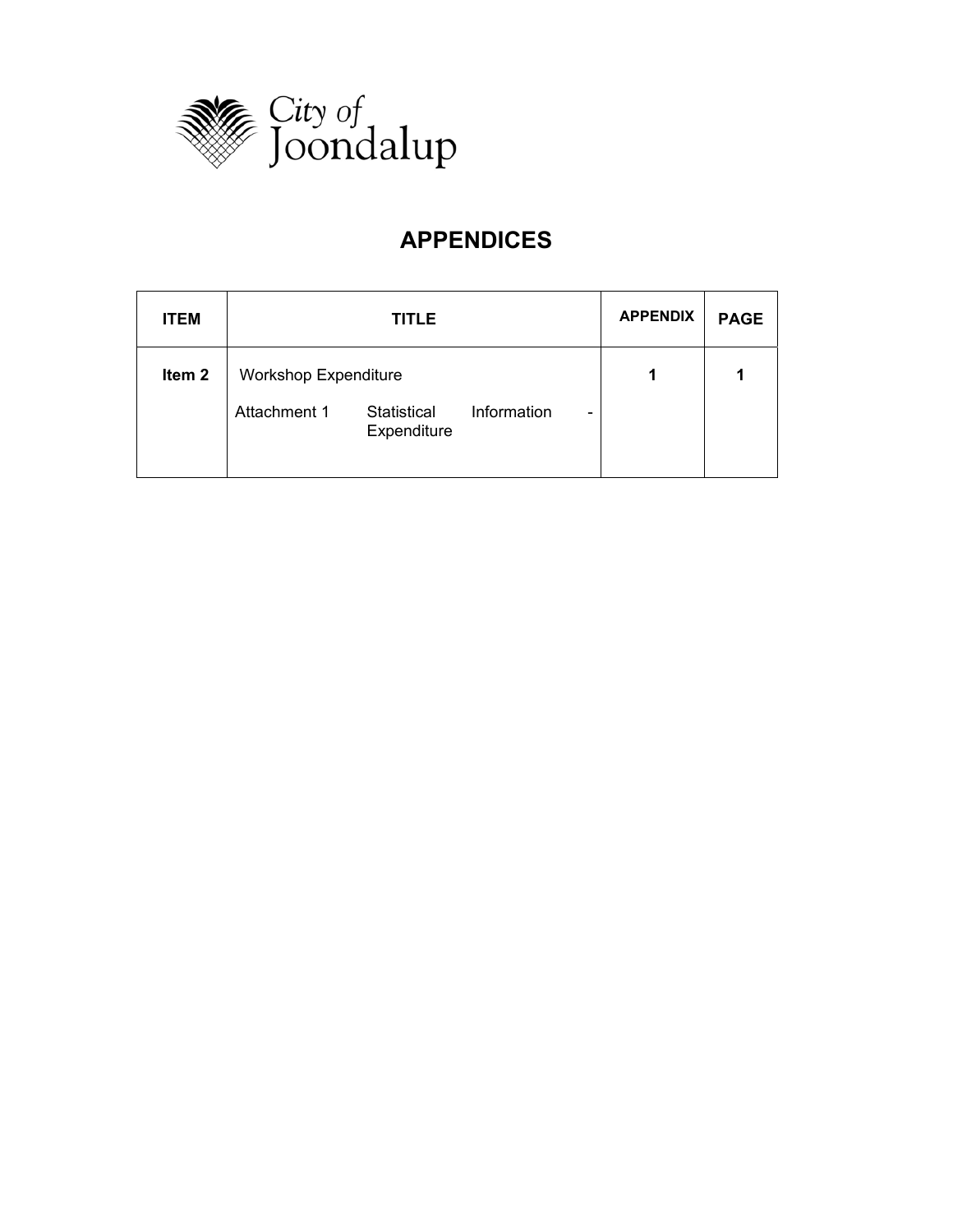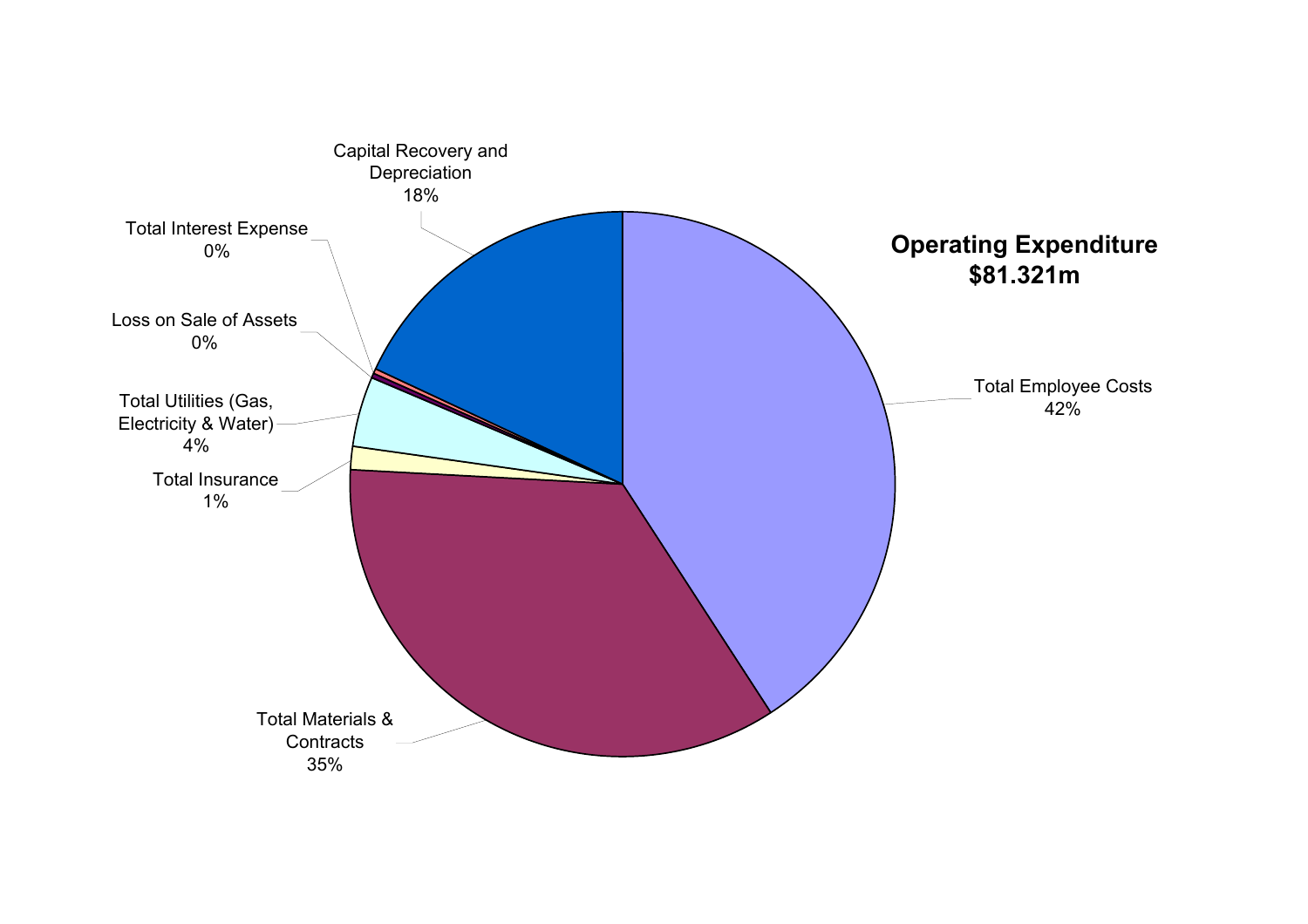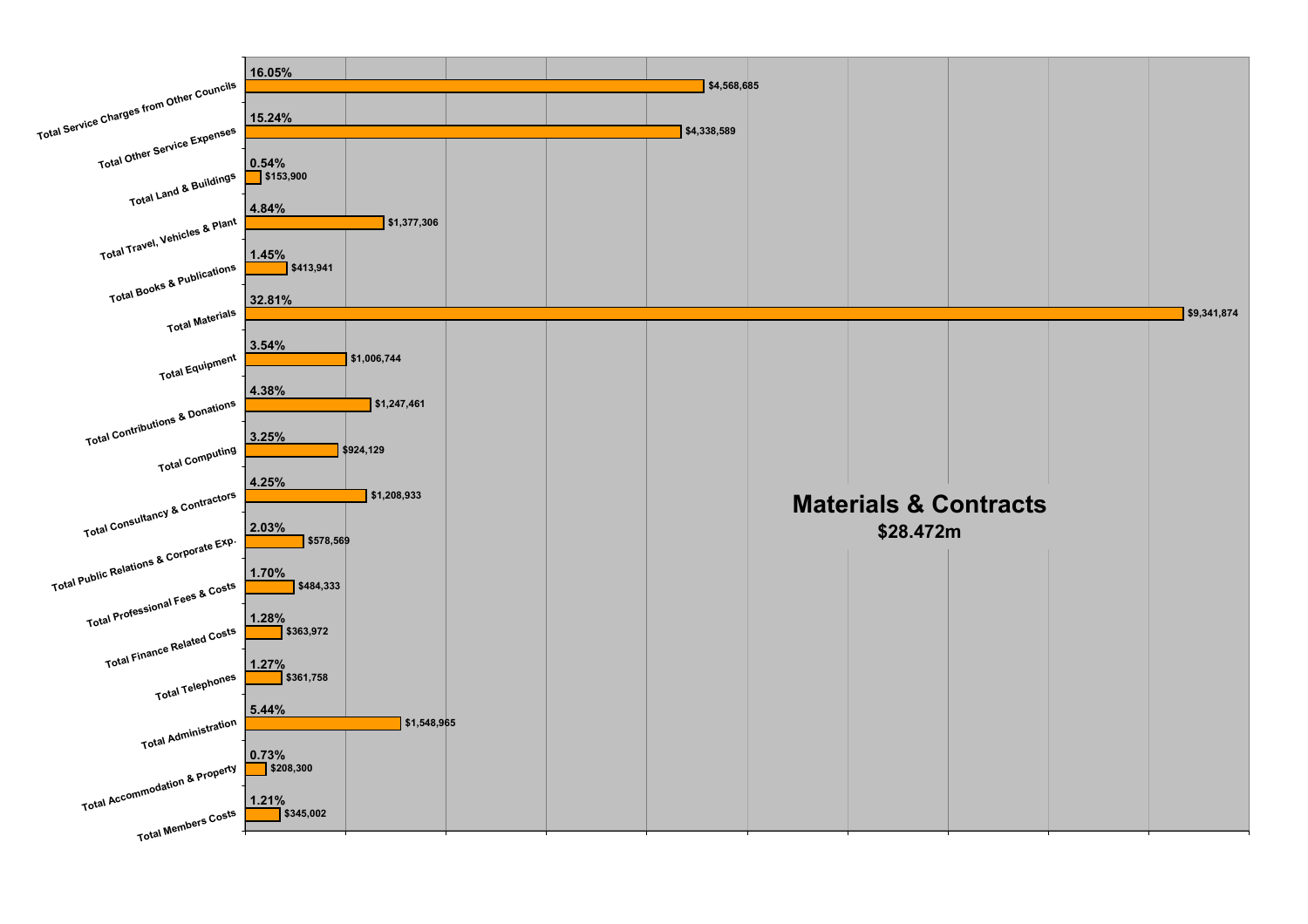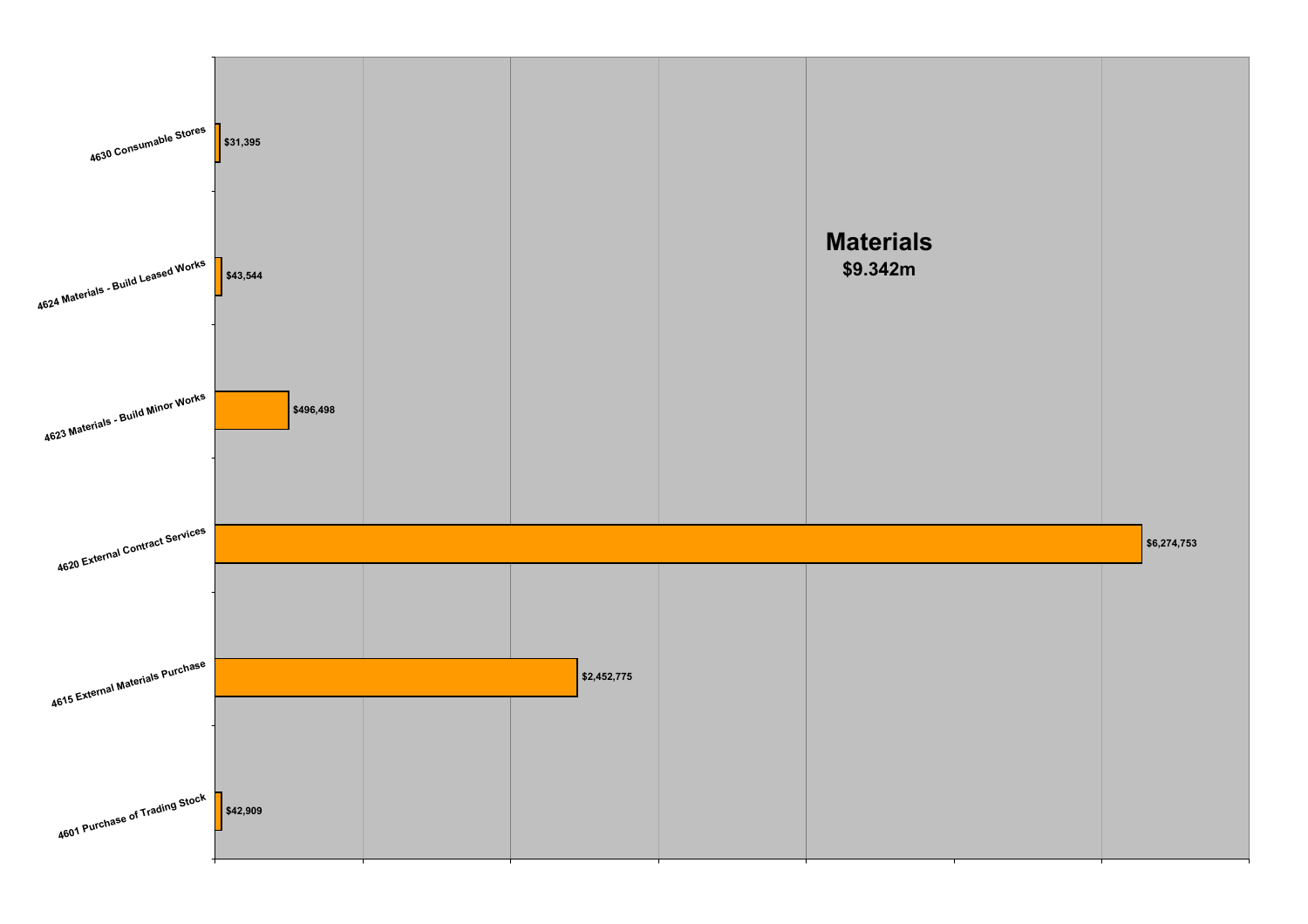# **City Expenditure Comparison by %**

**(Raw unadjusted other Cities 2006/07 Budget to Joondalup 2006/07 Budget)**